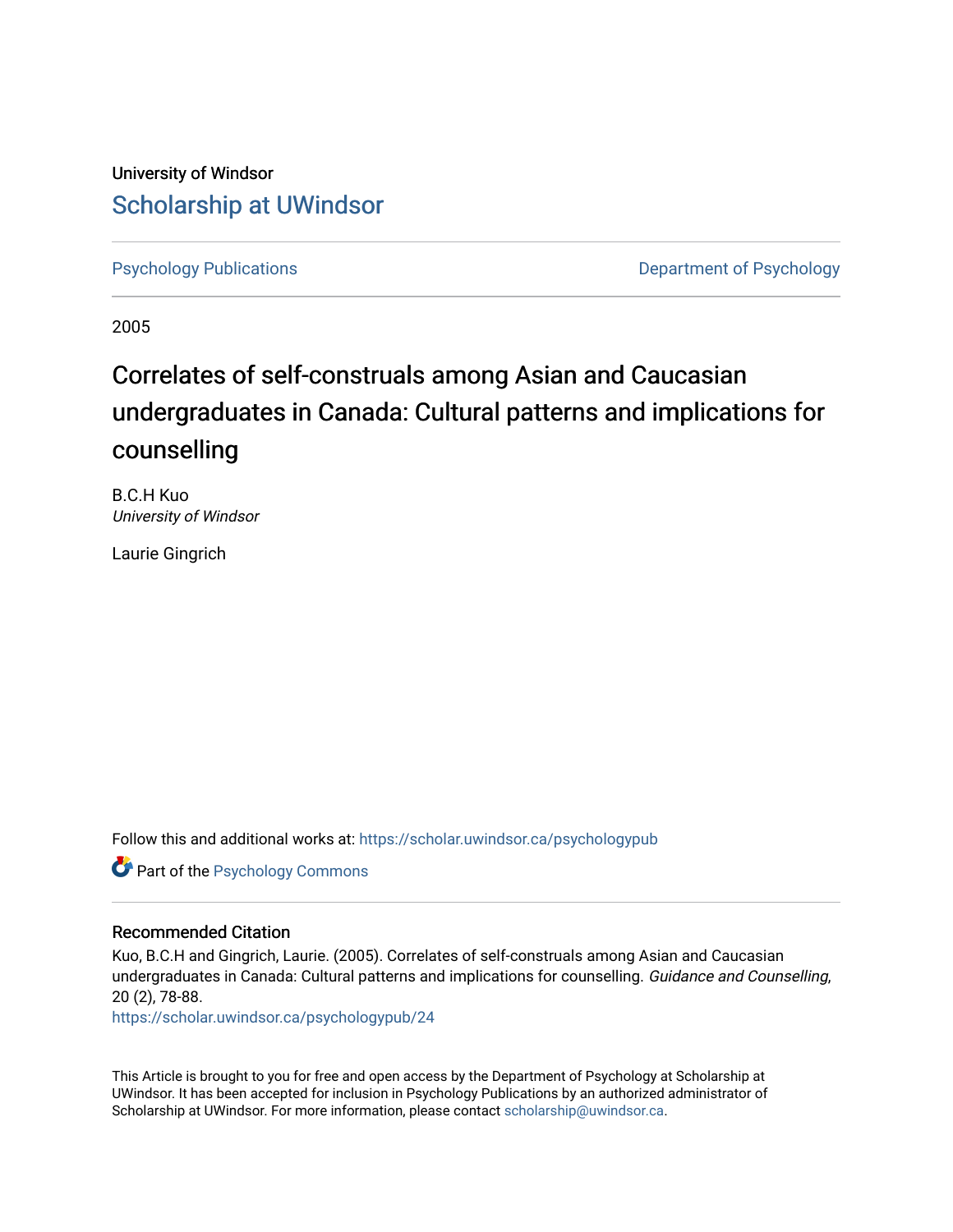# Correlates of Self-Construals among Asian and Caucasian Undergraduates in Canada

# Cultural Patterns and Implications for Counselling

# Ben Chung-Hsing Kuo Laurie Gingrich

University of Windsor, Windsor, Ontario

# ABSTRACT

This study analyzed between- and within-group patterns of interdependent and independent self-construals in a sample of Asian Canadian, Asian International, and Caucasian Canadian undergraduate students. It examined various correlates of self-construals, including gender, socioeconomic status, English reading comprehension, length of stay in Canada, perceived interpersonal stress, collective coping, avoidance coping, and engagement coping. These correlates were used to predict interdependence and independence, using multiple regression analyses. The patterns of self-construals and their predictors were found to differentially predict criteria across the three cultural groups. The findings have implications for integrating culture-based self-construals into counselling practice with culturally diverse populations, particularly Asians.

**In** the last decade, cultural psychology has explored cultural variations of self-construals **L** in terms of interdependent and independent self-a distinction that often exemplifies Asian collectivism and Western individualism at the individual level (Kitayama, 2002; Singelis, 1994). Interdependent self-construal represents a flexible, variable, and socially defined self that has collective, contextual, connected, and relational qualities (Markus & Kitayama, 1991). Markus and Kitayama posit that independent selfconstrual, on the other hand, represents a bound, unitary, stable, and socially separated self that has individualistic, autonomous, and self-contained qualities. Evidence has pointed to the usefulness of applying self-construals and the broader concepts of individualism-collectivism to understanding the psychological adjustment and well-being of culturally diverse individuals (Williams, 2003). However, research in this area is sparse. Yeh and Hwang (2000) have noted a general de-emphasis of interdependence in Western-based counselling and psychotherapy in favour of independence; that is, a lack of attempts within traditional therapeutic interventions to conceptualize the self from a relational and contextual perspective.

The current study investigates the cultural and predictive patterns of sociodemographic, acculturation, and stress-coping correlates of interdependent and independent self-construals in Asian and Caucasian undergraduate students in Canada. We discuss the implications for providing and practicing counselling with multicultural clients.

Research on cross-cultural comparisons of self has evidenced a strong case for a cultural distinction between Asians and North Americans (European Canadians and Americans) on selfconstruals (Heine, 2001; Triandis, 2001). The differential impacts of self-construals on emotions, behaviours, and motivations between these two cultural groups have been noted in the literature (Markus & Kitayama, 1991; Williams, 2003). For instance, empirical studies have linked Asians' interdependent tendency to emotion (Liem, Lam, & Liem, 2002); selfesteem and embarrassability (Singelis, Bond, Sharky, & Lai, 1999; Singelis & Sharkey, 1995); self-disclosure tendency (Barry, 2003); acculturation (Abe-Kim, Okazaki, & Goto, 2001; Tata & Leong, 1994); coping approaches (Cross, 1995; Yeh, Inose, Kobori, & Chang, 2001); and attitudes toward seeking professional psychological help (Tata & Leong, 1994; Yeh, 2002).

Our review of the self-construal literature on Asians suggested two limitations. First, the prevailing research paradigm of a cross-cultural selfsystem appears to focus either on comparisons across ethnic groups (e.g., between Japanese and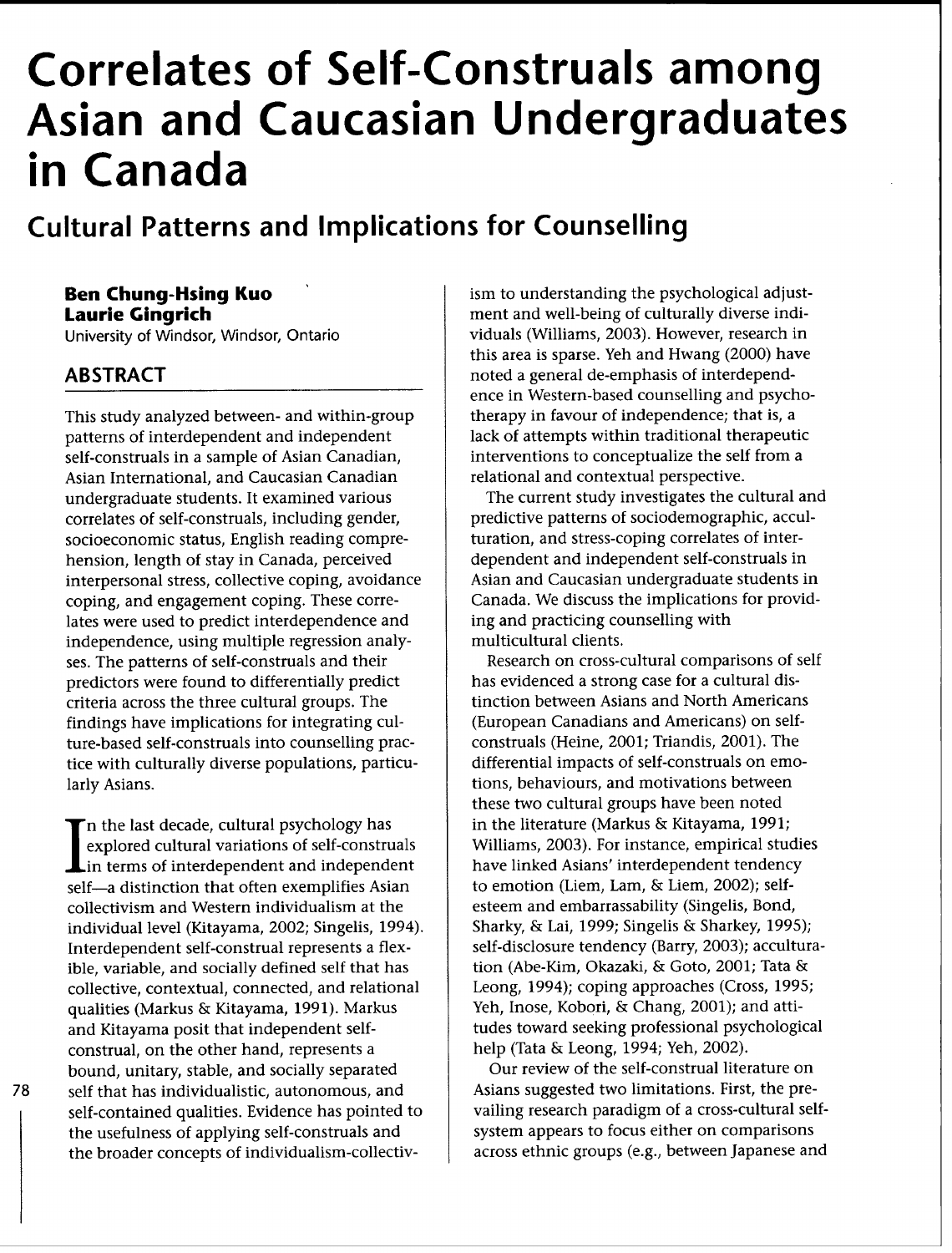Americans; see Singelis & Sharkey, 1995, for an example) or on a single ethnic group examination (e.g., see Barry, 2003). As a result, there is little research on self-construals that investigates patterns between ethnic groups and within an ethnic group at the same time. There appears to be no research that compares interdependence and independence across different cohorts of Asian Canadians (North American-born vs. foreign-born and immigrants vs. international students). The second limitation is that given that interdependent and independent self-construals are typically treated as predictors of psychological outcomes (see Triandis, 2001), little empirical attention has focused on the contextual and behavioural correlates of self-construals. This gap exists despite appeals from prominent crosscultural researchers in the area. For instance, Singelis (1994) advocated the need to examine "the determination of cultural definitions of situations that guide the individual to reference the independent or the interdependent self" (p. 589).

More recently, a number of theorists highlighted the importance of conceptualizing selfconstruals as "person-in-actual-cultural-contexts" phenomena, stressing the interaction among personal and contextual factors (Kitayama, 2002; Yeh & Hwang, 2000). In response to these methodological and empirical gaps, the current study compared self-construals between two Asian cohort groups and across Asian and Caucasian groups. The study also examined the correlates of self-construals in terms of sociodemographic, acculturation, and stresscoping variables.

## **ACCULTURATION AND SELF-CONSTRUALS**

The relationship between acculturation and selfconstruals has been tested in Asian American samples, but with mixed conclusions (Abe-Kim et al., 2001; Tata & Leong, 1994). For instance, in a sample of East Asian immigrants in the United States, Barry (2000) found weaker independent self-construal among those who adopted the separation acculturation style (rejec-

tion of the dominant culture and acceptance of one's heritage culture) and who held a stronger East Asian ethnic identity. Stronger interdependence, however, was found among those who identified strongly with their East Asian heritage. Similarly, Liem et al. (2002) found greater interdependence, as reflected in endorsing more other-focused emotions, among Asian Americans who chose a separation strategy. A higher level of independence, as reflected in endorsing more ego-focused emotions, was revealed among Asian Americans who chose an assimilationist strategy (rejecting one's heritage culture and accepting the dominant culture). However, in Abe-Kim et al.'s study of Asian American college students, no significant relationship was found between self-construals and acculturation; the non-significance persisted whether acculturation was measured by nativity status (foreign- versus American-born Asian) or acculturation categories (i.e., among assimilation, bicultural, and traditional modes).

In view of the mixed results, further verification of the relationships between acculturation and self-construals is needed. Existing acculturation literature has demonstrated that socioeconomc status, length of residence in the host country, and English proficiency were among the key demographic predictors of acculturation for Asians in North America (Kuo & Roysircar, 2004). On the basis of these findings, we measured these three variables and used the latter two variables as acculturation indicators in the analyses of the present study.

# **STRESS-COPING AND SELF-CONSTRUAL**

It has been noted that self-construals have critical implications for the evaluation of social relationships (Markus & Kitayama, 1991) and stress responses (Cross, 1995; Kuo, 2004), particularly for individuals of Asian heritage. Interdependent individuals are more concerned than independent individuals about their social image and evaluations by others. For instance, embarrassibility (i.e., a threat resulting from negative evaluation by others) has been found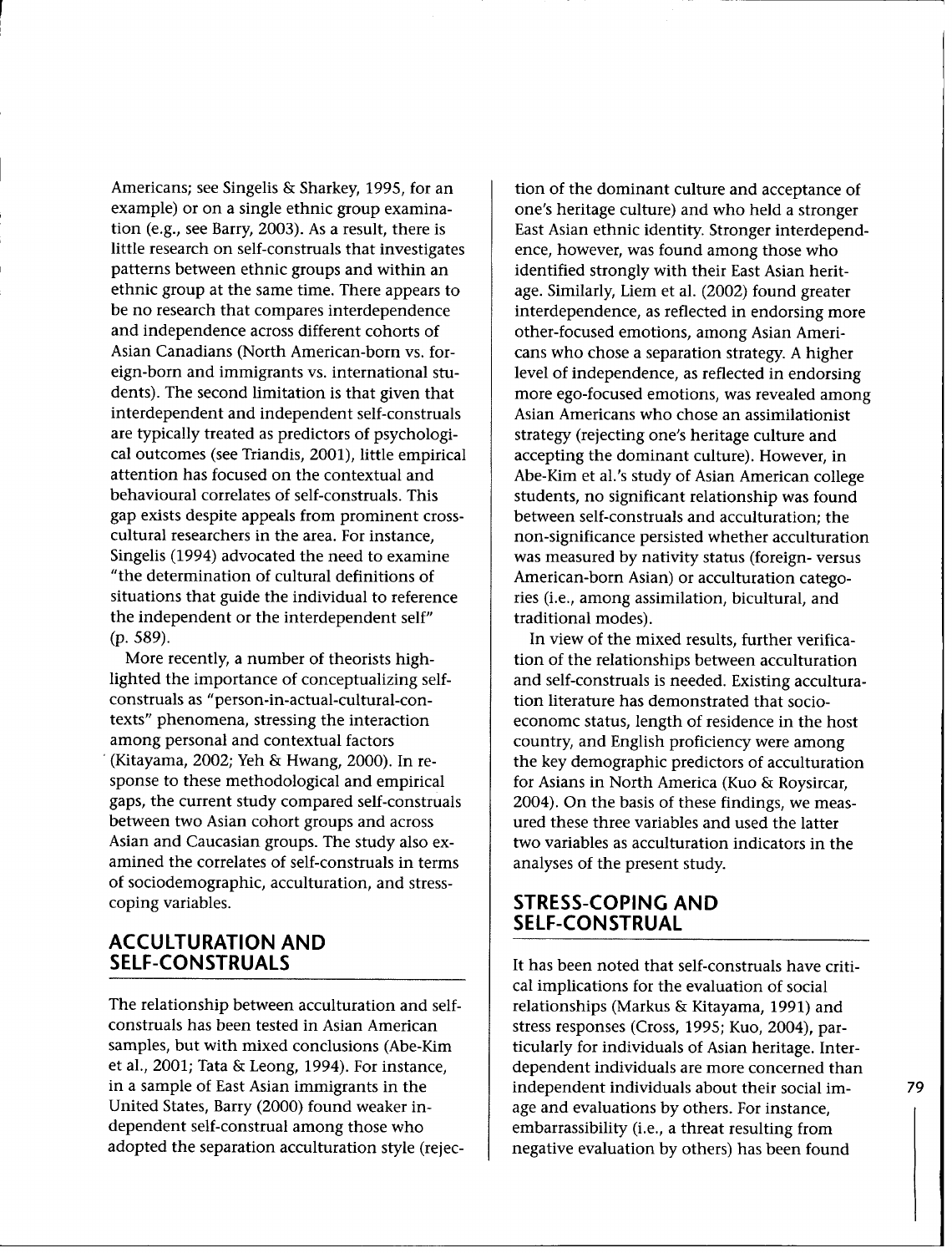to be positively related to interdependence and negatively related to independence in Asian American students (Singelis et al., 1999; Singelis & Sharkey, 1995). It can thus be postulated that interpersonal discord and relational conflicts are particularly threatening and straining for individuals with a strong interdependent orientation. To verify this proposition empirically, the current study examined the relationship between participants' self-construals and their perception of a problematic interpersonally scenario.

In a sample of East Asian International students in the United States, Cross (1995) found that higher levels of independent self-construal were related to using more direct (self-focused) coping strategies. On the other hand, interdependent ethnic minorities who scored high on collectivism, social support, collective selfesteem, and fusion with others were found to adopt more collective (other-focused) coping patterns in dealing with stress (Yeh, Chang, Arora, Kim, & Xin, 2003). These collective coping strategies are characterized by keeping problems in the family; seeking assistance from families, friends, and social groups; engaging in social and familial activities (Yeh et al. 2001; Yeh & Wang, 2000); appealing to cultural values as a reference; and selecting avoidant responses (Kuo, 2004). These strategies reflect the relationally and contextually defined self that is predominant among Asians. In view of the existing literature, we included perceived interpersonal stress, and the three coping factors of the Cross-Cultural Coping Scale-collective coping, avoidance coping, and engagement coping-as predictors of self-construals.

# HYPOTHESES

The purposes of the current study are two-fold. First, we compared Asian Canadian, Asian International, and Caucasian Canadian university students on the dimensions of interdependent and independent self-construals. Then, we examined the predictability of eight variables on interdependent and independent self-construals for the entire sample and for the individual cultural groups. The existing literature about Asian-Caucasian differences on self-construals (Cross, 1995; Heine, 2001; Markus & Kitayama, 1991) led us to posit four hypotheses:

- 1. On interdependent self-construal scores, Asian Internationals will score significantly higher than Asian Canadians. Asian Canadians will score higher than Caucasian Canadians on independence.
- 2. On independent self-construal scores, Asian Internationals will score significantly lower than Asian Canadians. Asian Canadians will score lower than Caucasian Canadians on independence.
- 3. Gender, socioeconomic status, English reading comprehension, length of stay in Canada, perceived interpersonal stress, collective coping, avoidance coping, and engagement coping will significantly predict participants' interdependent self-construal scores.
- 4. Gender, socioeconomic status, English reading comprehension, length of stay in Canada, perceived interpersonal stress, collective coping, avoidance coping, and engagement coping will significantly predict participants' independent self-construal scores.

## METHOD

#### PARTICIPANTS

The sample was comprised of undergraduate students in a mid-sized university in southwestern Ontario. There were 174 participants: 46 (26%) Asian Internationals, 63 (36%) Asian Canadians, and 65 (37%) Caucasian Canadians. Male and female participants represented 46% *(n* **=** 80) and 54% *(n* = 94) of the sample, respectively. There was no significant difference in male-female gender representation across the three groups,  $\chi^2$  (2,  $N = 174$ ) = .14, *ns.* nor was there any gender effect on the self-construal scores or the scores of the predictors measured. Participants had a mean age of 22 *(SD* = 3.53). Over half of the sample (52.9%, *n* = 92) was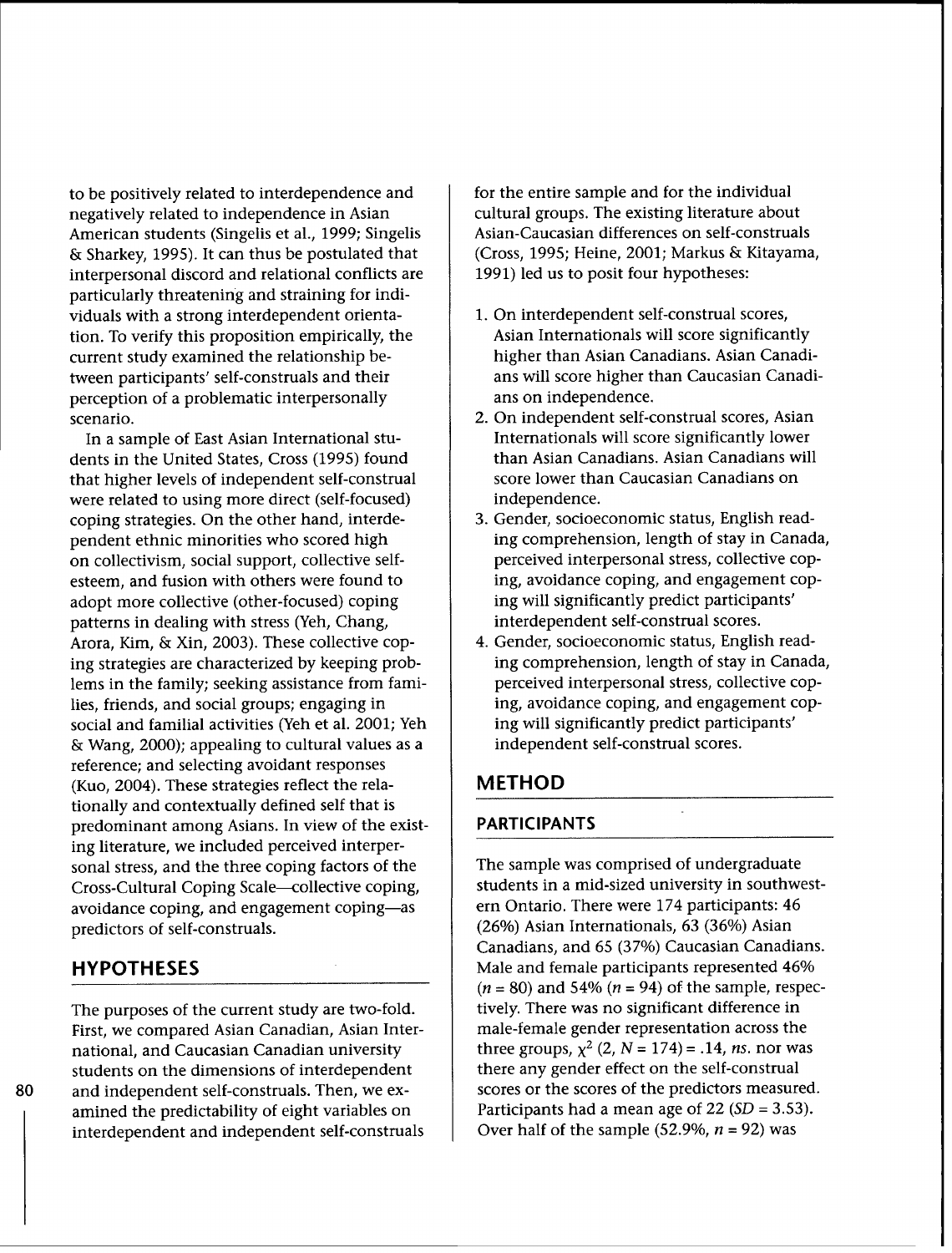Canadian-born; the remaining  $47.1\%$   $(n = 82)$ were foreign-born. Among the latter group (exclusively Asians), 12 Asian countries were reported as the place of birth. Forty-three percent of participants reported backgrounds in at least the middle class; the majority (57%) reported below this level. With respect to participants' parent's education, 47.1% of fathers and 39.6% of mothers were reported to have university/college or higher education.

#### PROCEDURE

Participants were recruited from various sources including the psychology department's research participant pool, the international student office, and various East Asian student organizations on campus. All participants completed an individual consent form prior to the study. Participants completed the questionnaire either in the psychology department in a group format facilitated by the researcher, or they completed the questionnaire on their own and mailed it back to the researcher.

#### **MEASURES**

Demographic Information. Participants provided demographic information about age, sex, place of birth, age of arrival in Canada, residence status in Canada, type of school attended, grade level, generation status, ethnic self-designation, parents' countries of origin, accompanied versus unaccompanied status, parents' occupations, parents' education levels, and family's social class standing. In the analyses, the variables of parents' education levels and family social class were combined to form the participants' socioeconomic status (SES) for subsequent analyses.

Self-Construals Scale (SCS). The SCS was designed to measure interdependent and independent self-construals (Singelis, 1994). The scale assesses respondent's thoughts, feelings, and behaviours with respect to others versus oneself. There were 24 items in the original scale, with 12 items on the interdependent self (e.g., "I will sacrifice my self-interest for the ben-

efit of the group I am in") and the other 12 items on independent self (e.g., "I am comfortable with being singled out for praise or rewards"). The reliability coefficients of the interdependent and independent subscales were  $\alpha$  = .74 and  $\alpha$  = .70, respectively, in the original scale development study. On the recommendation of the test developer, six new items, three on each of the two scales, were added to the original SCS to increase the scale's overall internal reliability (T.M. Singelis, personal communication, October 2, 2002). Respondents rated the SCS items on a 7-point Likert scale, ranging from  $1 =$  strongly disagree to  $7 =$  strongly agree. Coefficient alphas for the interdependent and independent subscales were  $\alpha$  = .72 and  $\alpha$  = .77, respectively.

• Cross-Cultural Coping Scale (CCCS). The CCCS is a 20-item, scenario-based coping scale designed to assess the collectivistic and individualistic aspects of coping (Kuo, Roysircar, & Newby-Clark, 2005). The scale was originally developed and tested with a sample of Chinese Canadian adolescents with varying degrees of acculturation levels (Kuo et al., 2004). The authors reported a three-factor structure of the scale: collective coping (e.g., "I take the course of action that seems most acceptable to my family"), avoidance coping (e.g., "I tell myself that my problems will go away on their own"), and engagement coping (e.g., "I rely on myself to take action [e.g., finding out solutions] to deal with the situation"). The internal consistency reliabilities of the subscales were tested with two separate stress scenarios and yielded  $\alpha$  = .74 and  $\alpha$  = .78 for collective coping,  $\alpha$  = .63 and  $\alpha$  = .74 for avoidance coping, and  $\alpha = .59$ , and  $\alpha = .62$ for engagement coping. The scale demonstrated criterion validity with acculturation levels. Less acculturated respondents reported more collective coping and avoidance coping than more acculturated respondents.

A hypothetical stress scenario was chosen on the basis of its representation of experiences common to undergraduate students in carrying out a group assignment. The scenario depicted conflicts resulting from having to work with an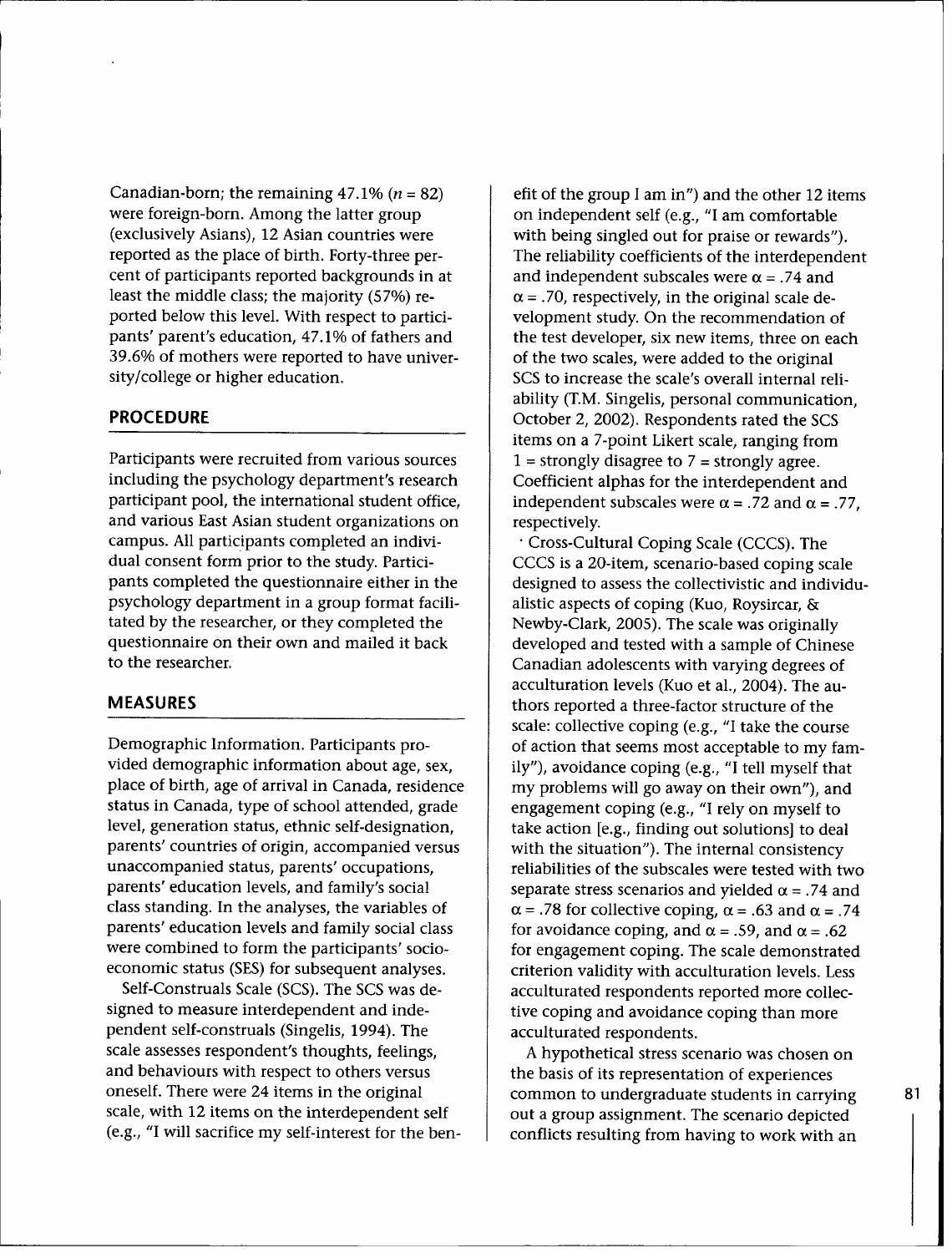| Table 1<br>Means, Standard Deviations, and Correlations of Key Variables for the Sample |       |      |  |        |         |        |        |         |        |          |         |
|-----------------------------------------------------------------------------------------|-------|------|--|--------|---------|--------|--------|---------|--------|----------|---------|
| Variable                                                                                | м     | SD   |  | 2      | 3       | 4      | 5      | 6       |        | 8        | 9       |
| Length of stay in Canada                                                                | 13.91 | 9.00 |  | $.17*$ | $.52**$ | $-.02$ | $-19*$ | $-.11$  | .69    | $-.14$   | .29**   |
| SES.                                                                                    | 2.77  | .78  |  | -      | .11     | $-.12$ | $-.02$ | .05     | .04    | $-.08$   | .19*    |
| English reading comprehension                                                           | 5.57  | .86  |  |        | -       | .12    | $-.08$ | $-.15*$ | $-.01$ | $-.02$   | .10     |
| Perceived interpersonal stress                                                          | 1.78  | .68  |  |        |         | -      | .09    | $-.17*$ | $-.10$ | $.18*$   | $-.10$  |
| Collective coping                                                                       | 3.56  | .89  |  |        |         |        |        | .04     | .12    | $.35***$ | .05     |
| Avoidance coping                                                                        | 2.91  | .89  |  |        |         |        |        |         | .01    | $.17*$   | .03     |
| Engagement coping                                                                       | 4.62  | .68  |  |        |         |        |        |         |        | $.17*$   | $.24**$ |
| Interdependent self-construal <sup>a</sup>                                              | 4.64  | .65  |  |        |         |        |        |         |        | -        | .14     |
| Independent self-construal <sup>b</sup>                                                 | 4.86  | .67  |  |        |         |        |        |         |        |          |         |

*Note:* a and **b** were measured by the interdependent self-construal and independent self-construal subscales of the SCS, respectively.  $*p$  < .05.

**\*\*p** < .01.

82

uninvolved partner in class who has failed to share the workload for a joint class project. The respondents first read the vignette, then indicated on a 6-point scale the extent to which each CCCS item accurately describes how they would cope, with  $1 =$  very inaccurate description of what I would do, and  $6 =$  very accurate description of what I would do. The Cronbach alphas for collective, avoidance, and engagement coping scores were .78, .71, and .52, respectively.

Perceived Interpersonal Stress. To ascertain participants' perception on the relative importance of interpersonal relationship, participants were asked to assess their reactions toward the social situation described in the CCCS scenario. They were asked: "If the situation described were to happen to you, how stressful would you say it may be for you?" The item was scored on a Likert scale with  $1 = not$  at all stressful and  $6 = ex$ tremely stressful. Higher scores on perceived interpersonal stress indicate greater stress associated with social disharmony and interpersonal conflicts; lower scores were associated with minimal stress.

English Reading Comprehension. Participants' English comprehension was assessed using their responses to this question at the end of the questionnaire: "How well do you understand the English used in this questionnaire?" There were six incremental options, with  $1 =$   $\text{``I}$  understand about 50% or less" (scored 1), representing the

lowest comprehension level, and  $6 =$  "I understand completely," representing the highest comprehension level.

# **RESULTS**

Pearson correlations among the predictors and the interdependent self-construal and independent self-construal scores were first examined. For the entire sample, a stronger interdependent tendency was significantly related to perceiving the hypothetical interpersonal scenario as being more stressful, endorsing more collective coping, avoidance coping, and using engagement coping to deal with the interpersonal conflicts (see Table 1). On the other hand, a stronger independent tendency was significantly related to having lived in Canada for a longer period of time, holding a higher socioeconomic status, and responding to interpersonal stress by endorsing more engagement coping strategies. Interdependent and independent self-construals also formed a positive but non-significant relationship,  $r(166) = .14$ , *ns.* 

Subsequently, two ANOVAs were used to compare the three cultural groups on the two selfconstrual scores. Group differences on selfconstruals were found. There were overall group differences on interdependent self-construal, F(2, 164) = 3.88,  $p < .05$ , as predicted by hypothesis 1. A LSD post-hoc test showed that Asian Canadians and Asian Internationals were significantly more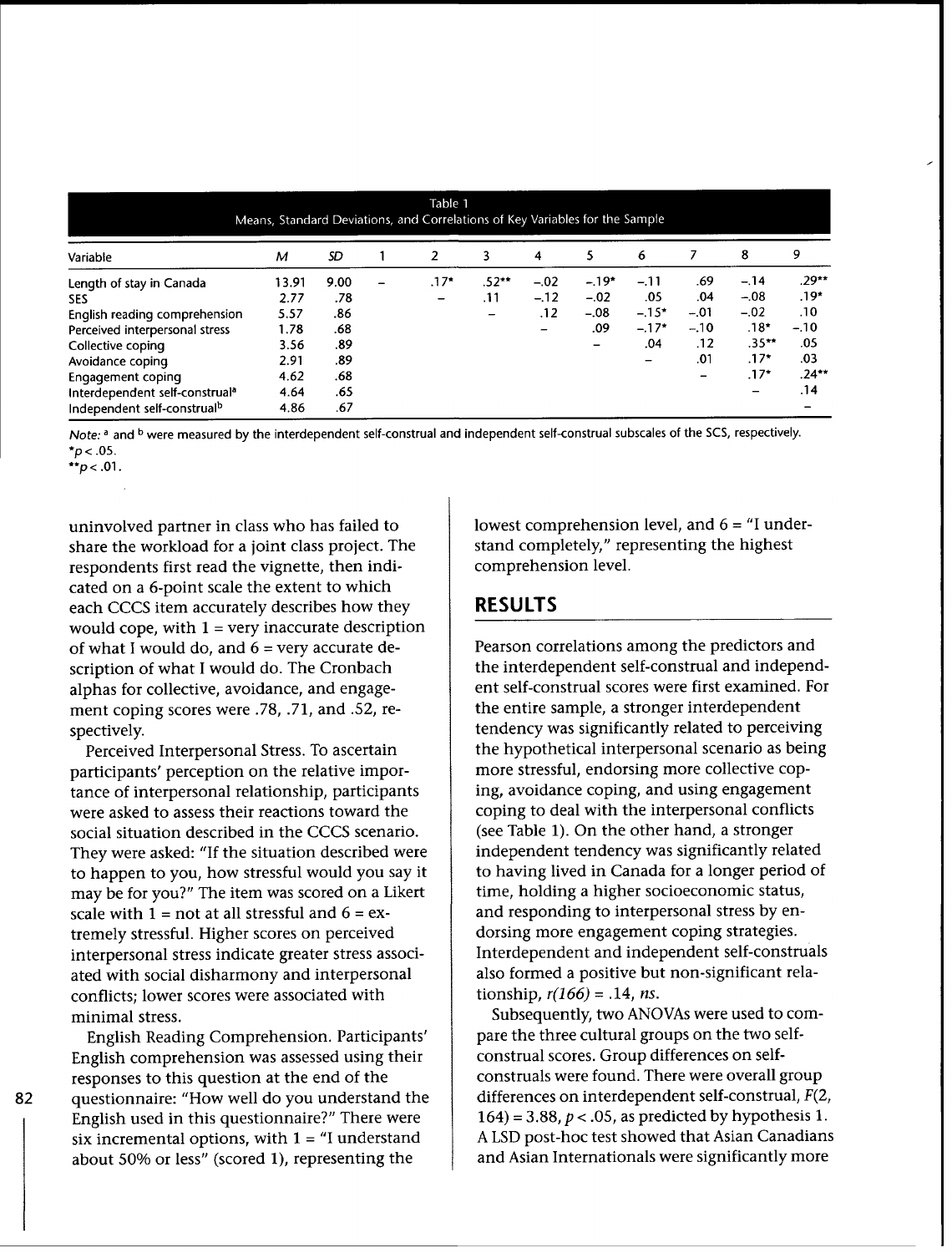#### Table 2 Summary of Hierarchical Multiple Regression Analyses for the Key Variables in Predicting Interdependent Self-Construal

|                                | Interdependent Self-Construal |           |                |           |                     |           |                    |             |  |  |
|--------------------------------|-------------------------------|-----------|----------------|-----------|---------------------|-----------|--------------------|-------------|--|--|
| <b>Predictor Variables</b>     | <b>Entire Sample</b>          |           | Asian Canadian |           | Asian International |           | Caucasian Canadian |             |  |  |
|                                | b value                       | $(\beta)$ | b value        | $(\beta)$ | b value             | $(\beta)$ | b value            | $(\beta)$   |  |  |
| Gender                         | .04                           | .03       | .01            | .01       | .16                 | .12       | $-.13$             | $-11$       |  |  |
| <b>SES</b>                     | $-.03$                        | $-.04$    | $-.08$         | $-.11$    | .10                 | .10       | $-.01$             | $-0.00^{b}$ |  |  |
| English reading comprehension  | .03                           | .04       | $-.06$         | $-.05$    | .06                 | .10       | $-.22$             | $-.19$      |  |  |
| Length of stay in Canada       | $-.01$                        | $-.10$    | $-.00a$        | $-.01$    | .02                 | .07       | $-.02$             | $-.06$      |  |  |
| Perceived interpersonal stress | .11                           | $.20**$   | .12            | .22       | .06                 | .11       | .19                | $.35***$    |  |  |
| Collective coping              | .21                           | $.29***$  | .17            | .27       | .15                 | .16       | .28                | $.40**$     |  |  |
| Avoidance coping               | .12                           | $.17*$    | .14            | .25       | $-.05$              | $-.06$    | .13                | .16         |  |  |
| Engagement coping              | .16                           | $.17*$    | .17            | .19       | .05                 | .05       | .31                | $.33***$    |  |  |
| F                              | $5.42***$                     |           | 1.87           |           | .59                 |           | 4.00**             |             |  |  |
| $R^2$                          | .22                           |           | .23            |           | .13                 |           | .37                |             |  |  |
| Adjusted $R^2$                 | .18                           |           |                | .11       |                     |           | .28                |             |  |  |
| t                              | $4.15***$                     |           | $2.17*$        |           | $2.53*$             |           | $2.17*$            |             |  |  |

*Note.* b values represent the unstandardized coefficients. b values represent the standardized coefficients. Dependent variable is interdependent self-construal scores as measured by the SCS.

aactual value **=** -.001. bactual value = -.004.

 $*p$  <.05.  $*p$  <.01.  $**p$  <.001.

interdependent than Caucasian Canadians. However, no significant difference was found between the two Asian groups on interdependence. On the other hand, significant group differences on independent self-construal were found, F(2, 168)  $= 8.55$ ,  $p < .001$ , as predicted by hypothesis 2. Unexpectedly, however, the post-hoc test showed that Caucasian Canadians and Asian Canadians were significantly more independent than Asian Internationals. The two Canadian groups did not differ on this domain.

The next step involved running two hierarchical multiple regressions by regressing the sociodemographic variables, acculturation indicators, interpersonal stress, and coping strategies on interdependent self-construal and independent self-construal scores, separately. To control for possible gender and SES effect on the dependent variables, these two variables were entered first into the regression equation, followed by the two acculturation indicators, English reading comprehension and length of stay in Canada. Given our specific interest in the relationships between stress-coping responses and self-construals, we entered perceived interpersonal stress and then the three coping strategies as a block in the last two steps of the regressions.

Table 2 shows the regression results for the overall sample and for the three groups individually. The regression model for the full sample was significant  $F(8, 154) = 5.42$ ,  $p < .001$ and accounted for 22% of the total variance in interdependent self-construal, supporting hypothesis 3. However, perceived interpersonal stress ( $p < .01$ ), collective coping ( $p < .001$ ), avoidance coping ( $p < .05$ ), and engagement coping ( $p < .05$ ) were the only significant contributors to interdependent self-construal. Gender, SES, English reading comprehension, and length of stay in Canada did not predict interdependent self-construal.

The contributions of the predictors to interdependent self-construal, however, varied across the three cultural groups. The model explained the most variance in interdependent self-construal for Caucasian Canadians,  $F(8, 54) = 4$ ,  $p < .01$ , with 37% of variance accounted for. Perceived interpersonal stress ( $p < .01$ ), collective coping ( $p < .01$ ), and engagement coping  $(p < .01)$  were significant predictors for this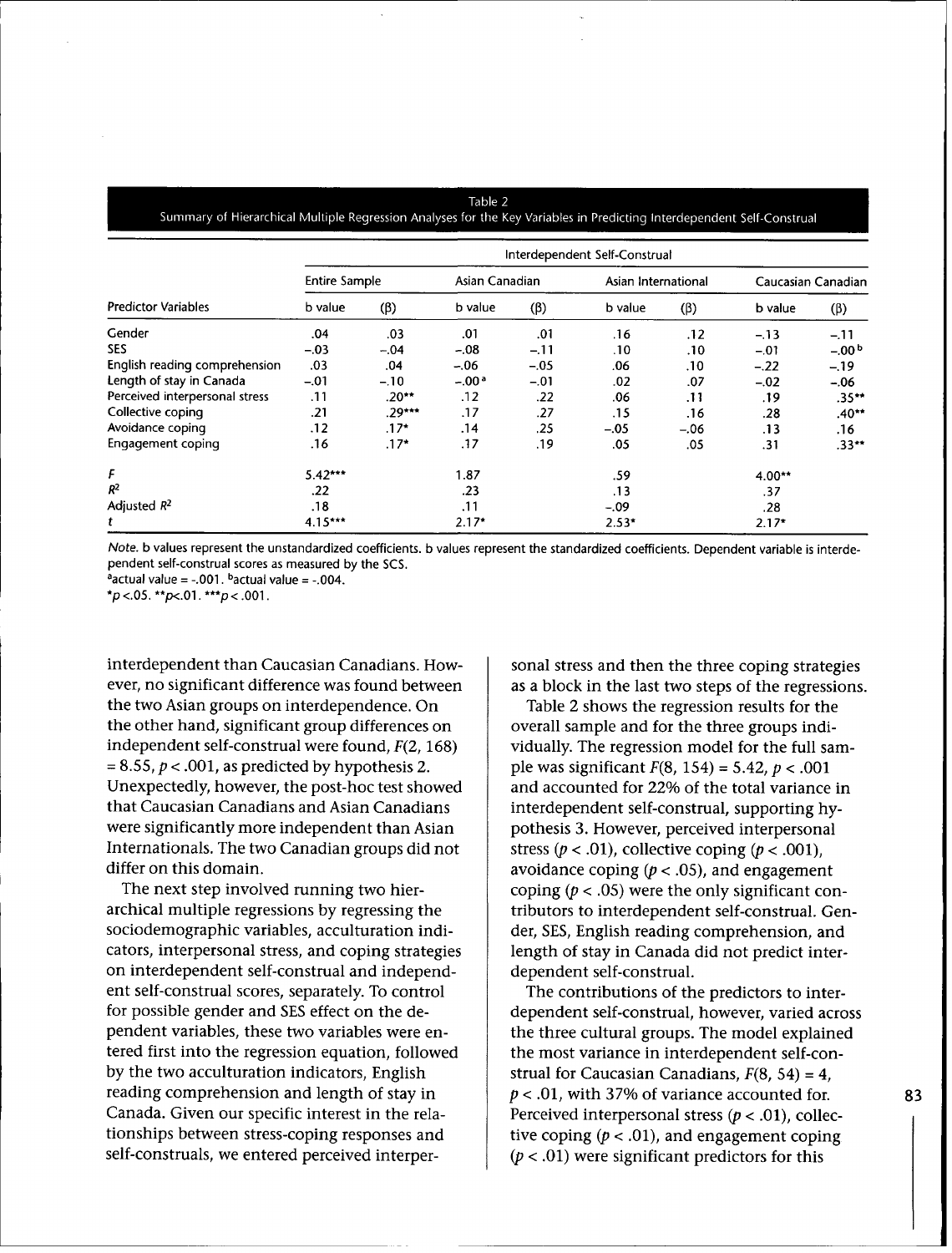#### Table 3 Summary of Hierarchical Multiple Regression Analyses for the Key Variables in Predicting Independent Self-Construal

| <b>Predictor Variables</b>     | Independent Self-Construal |           |                  |           |                     |           |                    |           |  |  |
|--------------------------------|----------------------------|-----------|------------------|-----------|---------------------|-----------|--------------------|-----------|--|--|
|                                | <b>Entire Sample</b>       |           | Asian Canadian   |           | Asian International |           | Caucasian Canadian |           |  |  |
|                                | b value                    | $(\beta)$ | b value          | $(\beta)$ | b value             | $(\beta)$ | b value            | $(\beta)$ |  |  |
| Gender                         | .12                        | .09       | .07              | .06       | .14                 | .09       | .16                | .14       |  |  |
| SES.                           | .12                        | .14       | .10              | .17       | .21                 | .17       | .15                | .18       |  |  |
| English reading comprehension  | $-.04$                     | $-.05$    | $-.37$           | $-31*$    | $-.09$              | $-.12$    | .12                | .11       |  |  |
| Length of stay in Canada       | .02                        | $.30**$   | .00 <sup>a</sup> | .05       | .12                 | .29       | .05                | .19       |  |  |
| Perceived interpersonal stress | $-.04$                     | $-.07$    | $-.06$           | $-.13$    | $-01$               | $-.02$    | $-.05$             | $-10$     |  |  |
| Collective coping              | .05                        | .06       | .02              | .04       | .25                 | .22       | .01                | .02       |  |  |
| Avoidance coping               | .02                        | .03       | $-.12$           | $-.22$    | .18                 | .15       | .08                | .10       |  |  |
| Engagement coping              | .21                        | $.21**$   | .29              | $.37**$   | $-.02$              | $-.02$    | .32                | $.36***$  |  |  |
| F                              | $4.40***$                  |           | $2.52*$          |           | .85                 |           | 2.02               |           |  |  |
| $R^2$                          | .18                        |           | .29              |           | .17                 |           | .22                |           |  |  |
| Adjusted $R^2$                 | .14                        |           | .18              |           | $-.03$              |           | .11                |           |  |  |
| t                              | $5.30***$                  |           | $4.95***$        |           | 1.76                |           | .79                |           |  |  |

*Note.* b values represent the unstandardized coefficients. b values represent the standardized coefficients. Dependent variable is independent self-construal scores as measured by the SCS.

 $a$ actual value = .003.

84

*\*p* **<** .05. *\*\*p* < .01. *\*\*\*p* <.001.

group. The regression equation was not significant for either Asian Canadians, F(8, 49) **=** 1.87, *ns,* or Asian Internationals, F(8, 33) **=** .59, *ns.* None of the variables were significant in predicting the interdependence for the two Asian groups.

In terms of independent self-construal, we entered the same predictors into another regression to predict the independent self-construal score. Table 3 illustrates that the regression model on independent self-construal for the overall sample was significant, F(8, 157) **=** 4.40,  $p < .001$ , and accounted for 18% of its variance, supporting hypothesis 4. Length of stay in Canada ( $p < .01$ ) and engagement coping  $(p < .01)$  merged as the only two significant predictors for independence.

In terms of each of the cultural groups, the predictive patterns of our model on independent self-construal diverged across the three groups. The regression model was significant only for Asian Canadians, F(8, 49) **=** 2.52, p < .05, accounting for 29% of the variance. For this group, English reading comprehension ( $p < .05$ ) and engagement coping  $(p < .01)$  were significant predictors for independent self-construal. For Caucasian Canadians, engagement coping  $(p < .01)$  was the sole significant predictor for independence. None of the predictor variables were significant for Asian internationals.

## **DISCUSSION**

The purpose of the current study was to examine the cultural variations and correlates of interdependent and independent self-construals in an ethnically mixed undergraduate sample. The study confirmed the hypothesis that clear group differences would emerge between Asian and Caucasian participants on the two selfconstruals. In line with previous research (Cross, 1995; Heine, 2001), the two Asian groups were found to be more interdependent than Caucasian Canadians. Asians' interdependence might be attributable to Confucian values of interpersonal harmony and an emphasis on respect for social hierarchy (Heine; Kim, Atkinson, & Yang, 1999). However, the study did not find significant differences between Asian Canadians and Asian Internationals on interdependence, de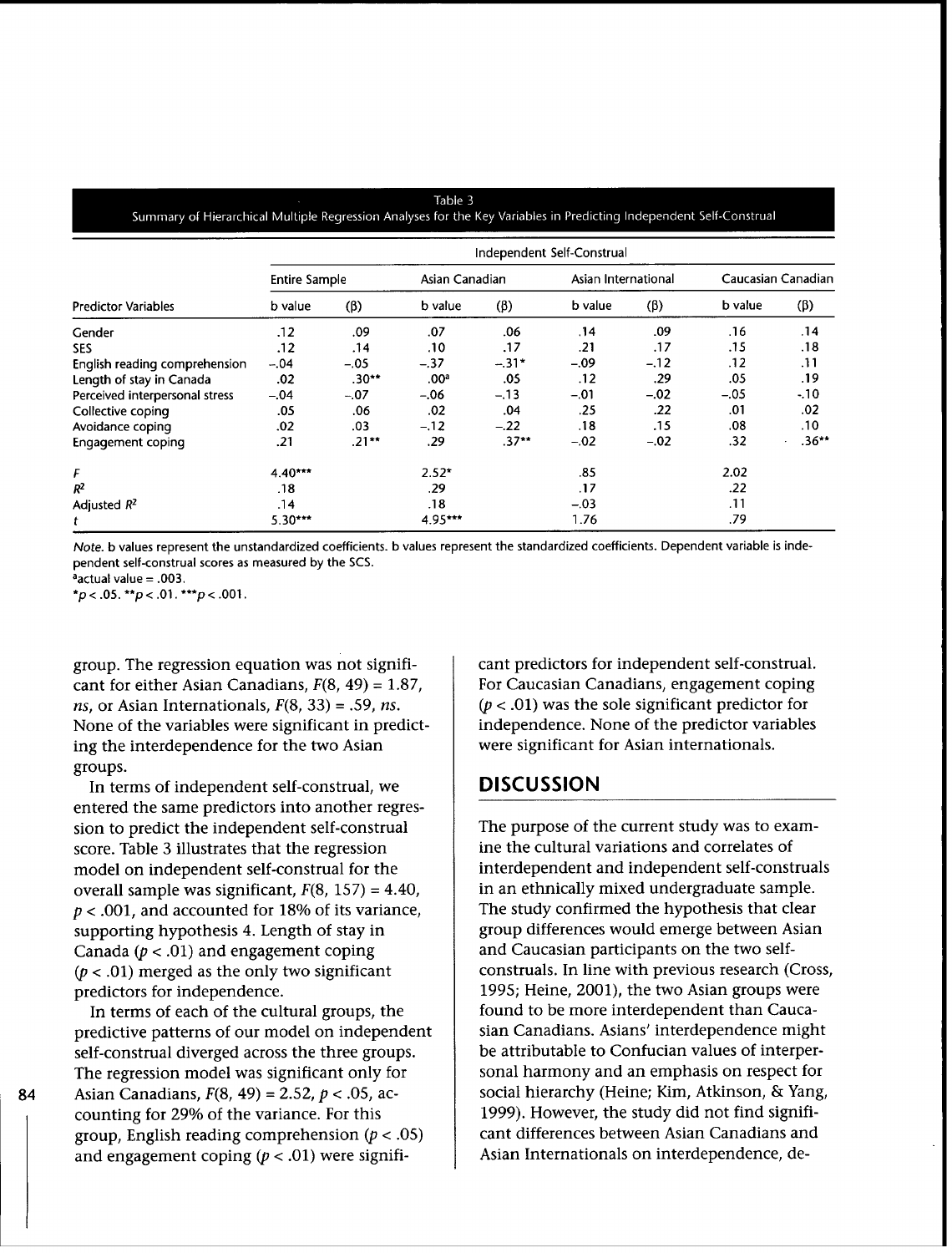spite the fact that Asian Canadians were predominately Canadian-born and Asian Internationals were exclusively foreign-born. This within-group similarity on interdependent selfconstrual suggests interdependence as a central and enduring aspect of the Asian self-system (Liem et al., 2002). Rosenthal and Feldman (1990) found evidence that familial collectivism (e.g., observance of parental authority by children) can persist across generations of Chinese immigrant youth in Australia and the United States, despite the pressures of being assimilated to the more individualistic values in these countries.

In terms of independent self-construal, the study confirmed the hypothesis that Caucasian Canadians would be the most independent group, and Asian Internationals would be the least independent group. However, Caucasian Canadians and Asian Canadians did not differ significantly on independent self-construal. The absence of between-group differences on independence between these two cultural groups suggests the pre-eminence of individualism in North America (Markus & Kitayama, 1991; Triandis, 2001) and its influence on Asian Canadians as a result of acculturation (Abe-Kim et al., 2001). For Asian Canadians, being born and raised in an individualistic Canadian society would have exposed and assimilated them to more independent attitudes, at least in selective domains (e.g., school, career, peer relationships). The fact that Asian Canadians were as independent as their Caucasian counterparts and as interdependent as their Asian International counterparts is intriguing. Such an orientation may be characteristic of this group's bicultural (Asian and Canadian) identity (Yeh & Hwang, 2000). Given these results, counsellors need to acknowledge the fluidity of self, particularly among bicultural individuals (Yeh & Hwang). Counsellors must recognize that the client's prevailing self-construal is a function of an intricate interaction between the client, the issue at hand, and the given cultural and social context (Kitayama, 2002).

Furthermore, perceived interpersonal stress, collective coping, avoidance coping, and en-

gagement coping were identified as the significant predictors for interdependence. Although a number of studies (Cross, 1995; Zaff, Blount, Philips, & Cohen, 2002) have found no relationship between coping behaviours and interdependence, our findings clearly identified a robust association between the two, supporting the findings of other researchers (e.g., Yeh et al., 2001; Yeh & Wang, 2000). The differences may be due to the fact that the current study and Yeh and her colleagues' studies were unique in measuring culture-based coping behaviours that encompassed collective and relational means. We found that interdependent individuals reported mobilizing all three coping strategies-collective coping, avoidance coping, and engagement coping-in responding to the interpersonal stress vignette presented. The strong relationship between collective coping strategies and interdependent self-construal is noteworthy; it highlights the propensity for interdependent participants to prefer parents, family, co-ethnic peers, and their cultural standards as a means of coping. Interdependent individuals also perceived the social scenario described as being more stressful than did more independent individuals. Our findings support the observation that collectively oriented individuals are more sensitive to social rejection (Triandis, 2001) and embarrassment resulting from interpersonal situations (Singelis & Sharkey, 1995).

The predictive model for independent selfconstrual was significant for the entire sample, with length of stay in Canada and engagement coping emerging as the only significant predictors. Having resided in Canada for a longer period appeared to enhance participants' independent self-construal. This increased independence may be reinforced by the high value placed on self-reliance and self-sufficiency in the more individualistic Canadian society (Markus & Kitayama, 1991). The fact that more independent participants showed a greater preference for engagement coping, which encompasses direct action, planning, positive thinking, and relaxation, further confirms the relationship between self-focused coping strategies and individualistic tendency. The current results corre-

85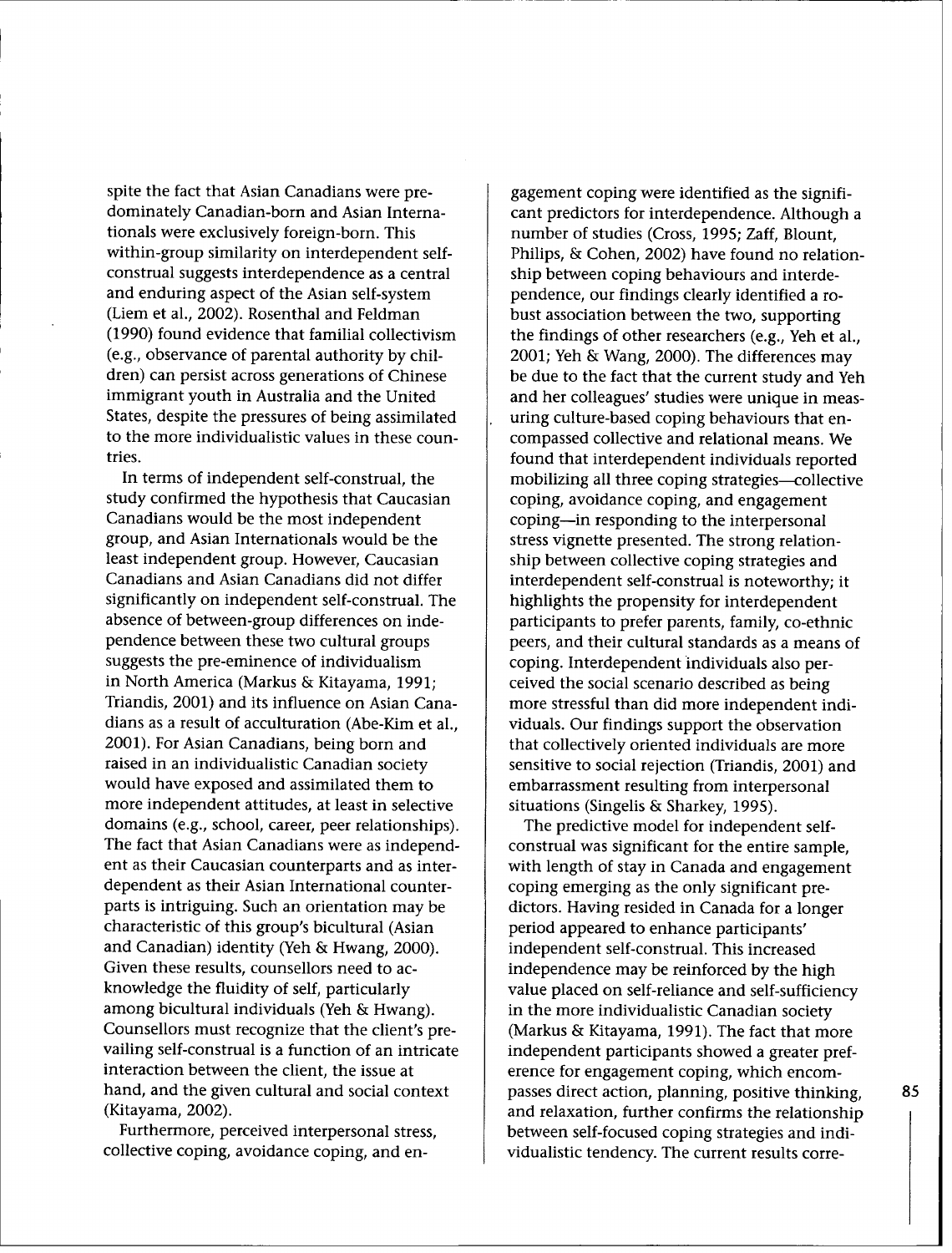spond to Cross' (1995) findings, in that East Asian Internationals who endorsed independence were more likely to use direct coping strategies, involving individual action, effort, strategy and planning.

The results of these predictive models inform counselling practice in various ways. Knowing clients' dominant self-construal can help counsellors interpret the significance of specific stressors to the client and to anticipate client's preferred coping strategies. For instance, counsellors should be aware that interpersonal conflicts, particularly those related to one's in-group members (e.g., parents, family, co-ethnic peers, and even classmates), may be especially perplexing and taxing for interdependent clients. Counsellors must assess the client's prevailing selfsystem and ascertain the cultural and personal meanings of this self-definition for the client. For instance, when working with a client who holds strong interdependent beliefs, the counsellor might help the client generate and explore coping options that complement his or her selfdefinition, such as collective and avoidance coping responses. The client should also be helped to judiciously assess the impact of changes arose from counselling may have on significant others, given that collective approvals by in-group members hold supreme importance for interdependent individuals.

When working with Asian clients, counsellors must also be alerted to the fact that deferring one's decision to the opinions and the preferences of family or in-group members (e.g., relational approaches) might still be prevalent, even among highly acculturated Asian clients. Deference in and of itself by no means implies immaturity or indecision. It is important for counsellors to assess the strength of clients' interdependent attitudes and the extent to which these attitudes might influence clients' perceptions of presenting problems and experiences with counselling (Tata & Leong, 1994). Counsellors may explore clients' sense of obligations and duties toward their families and in-groups early in the counselling relationship. Counsellors should also carefully conceptualize clients' concerns from an interpersonal perspective

within their cultural context (Sue & Sue, 2003).

The study's results have another implication for counselling practice. Given that individualism underlies traditional counselling services (Sue & Sue, 2003), counsellors must adapt counselling to bring it in line with the values and worldview of interdependent clients such as Asians. Yeh and Hwang (2000) contend that conceptualizing interdependent clients' presenting problems solely from an "intrapsychic phenomenon" would be culturally inappropriate, if not futile. More effective interventions would entail accessing clients' family and community support; incorporating clients' parents, family, siblings, and co-ethnic peers into the counselling process; and mobilizing co-ethnic peers as a support system (Yeh & Inose, 2002). It would also be beneficial to adopt a multi-layer, team approach to counselling interdependent clients. For example, in school and university settings, this intervention model would include faculty/ teachers, staff, students, and administrators in providing collaborative assistance to Asian students (Yeh & Inose; Yeh, & Wang, 2000).

Finally, the current results have implications for counsellor awareness of their own selforientations and worldviews and their potential impact on counselling relationships. The fact that interdependence and independence lead to differences in perception of stressors and preferred solutions to problems may inadvertently cause conflicts between the counsellor and the client if they are driven by divergent selfconstruals. A counsellor's overemphasis on client as an autonomous changing agent might contradict the client's interdependent attitudes and beliefs and undermine the counsellor's credibility. In fact, interdependent attitudes on the part of counsellors have been found to predict greater awareness and acceptance of cultural similarities and differences among people (universal-diverse orientation)-a dimension associated with multicultural counselling competence (Yeh & Arora, 2003). Hence, the current findings alert counsellors to the need to be keenly aware of potential differences between their self-construals and those of their clients'. Such sensitivity would enable counsellors to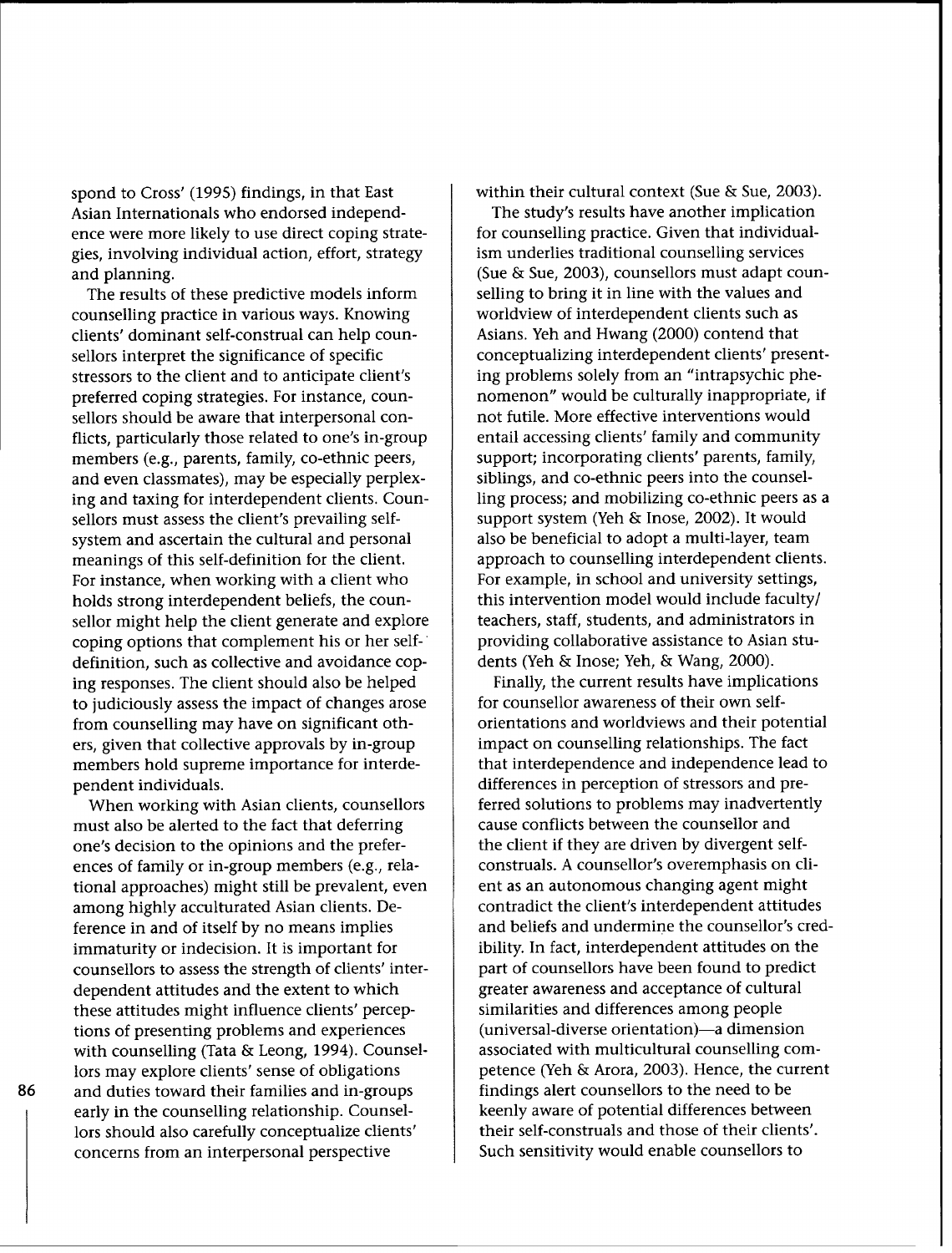make necessary adjustments in counselling in order to minimize cultural barriers and optimize therapeutic outcomes.

#### **LIMITATIONS**

At the individual group level, the proposed predictor model is less predictive of selfconstruals in the Asian International group. Being relatively new and in the midst of adjusting to a new culture in Canada (mean length of stay in Canada **=** 1.61, *SD* **=** 1.95), international students' self-systems may be less contingent upon their acculturation and stress-coping experiences. Pragmatic issues related to cultural and academic adjustment may be more pressing and relevant to the immediate experiences of these sojourners. Future research should consider alternative correlates of self-construals for this group, which might include intercultural competency, stresses associated with culture shock and cultural changes, academic adaptation, and perceived discrimination. Furthermore, the current study was based on an undergraduate sample that is typically more homogenous in educational backgrounds and is more resourceful than the general population. Thus, the generalizeability of the results may be limited. Finally, to the extent that Asian participants in the study were not differentiated by their ethnic origins (e.g., Chinese, Korean, Vietnamese), any conclusions pertaining to Asians in general must be interpreted with caution.

# **CONCLUSION**

The current study pointed to the differential patterns and predictions of self-construals across and within three cultural groups. It confirmed previous findings concerning Asian-Caucasian, between-group divergence on interdependent self-construal. The study sheds new lights on the within-group difference on independent selfconstrual between Canadian-raised Asians and foreign-born Asian International students. The study also examined the relationships among interdependence and independence, acculturation, and stress and coping, indicating the need

for counsellors to pay attention to the cultural bases of clients' perception of stressors and their coping and problem-solving strategies. Echoing the recent position taken by a number of multicultural counselling theorists (Williams, 2003; Yeh & Hwang, 2000), we believe that professional psychological services to culturally diverse individuals would be enhanced if conscious efforts were made to integrate selfconstruals into counselling. To this end, the interface of interdependent and independent self-construals with counselling and psychotherapy merits further empirical investigations.

#### References

- Abe-Kim, **J.,** Okazaki, S., & Goto, S.G. (2001). Undimensional versus multidimensional approaches to the assessment of acculturation for Asian American populations. *Cultural Diversity and Ethnic Minority Psychology, 7,* 232-246.
- Barry, D.T. (2000). East Asians in America: Relationships between ethnic identity, self-construal, mental health, and acculturation patterns in East Asian immigrants in the United States. *Dissertation Abstracts International,* 61, 3269.
- Barry, D.T. (2003). Cultural and demographic correlates of self reported guardedness among East Asian immigrants in the U.S. *International Journal of Psychology, 38,* 150-159.
- Cross, S.E. (1995). Self-construals, coping, and stress in crosscultural adaptation. *Journal of Cross-Cultural Psychology, 26,* 673-697.
- Heine, **S.J.** (2001). Self as cultural product: An examination of East Asian and North American selves. *Journal of Personality, 69,* 881-906.
- Kim, B.S., Atkinson, D.R., & Yang, P.H. (1999). The Asian Values Scale: Development, factor analysis, validation, and reliability. *Journal of Counselling Psychology, 46,* 342-352.
- Kitayama, **S.** (2002). Cultural psychology of the self: A renewed look at independence and interdependence. In C. von Hofsten & L. Bickman (Eds.), *Psychology at the turn of the millennium* (Vol. 2: Social, developmental, and clinical perspectives). (pp. 305-322). Florence, KY: Taylor & Frances/Routledge.
- Kuo, B.C.H. (2004, May). *Collectivistic and individualistic dimensions of coping: The development of the Cross-Cultural Coping Scale and its validity.* Oral session presented at the Third Biennial International Conference on Intercultural Research. Taipei, Taiwan.
- Kuo, B.C.H., & Roysircar, G. (2004). Predictors of acculturation for Chinese adolescents in Canada: Age of arrival, length of stay, social class, and English reading ability. *Journal of Multicultural Development and Counselling,* 32, 143-154.
- Kuo, B.C.H., Roysircar, **G.,** & Newby-Clark, I.R. (2005). Development of the Cross-Cultural Coping Scale (CCCS): The implications of collective, avoidance, and engagement coping strategies for counseling. Manuscript submitted for publication.
- Liem, R., Lam, B.A., & Liem, J.H. (2002). Acculturation and emotion among Asian Americans. *Cultural Diversity and Ethnic Minority Psychology, 6,* 13-31.

87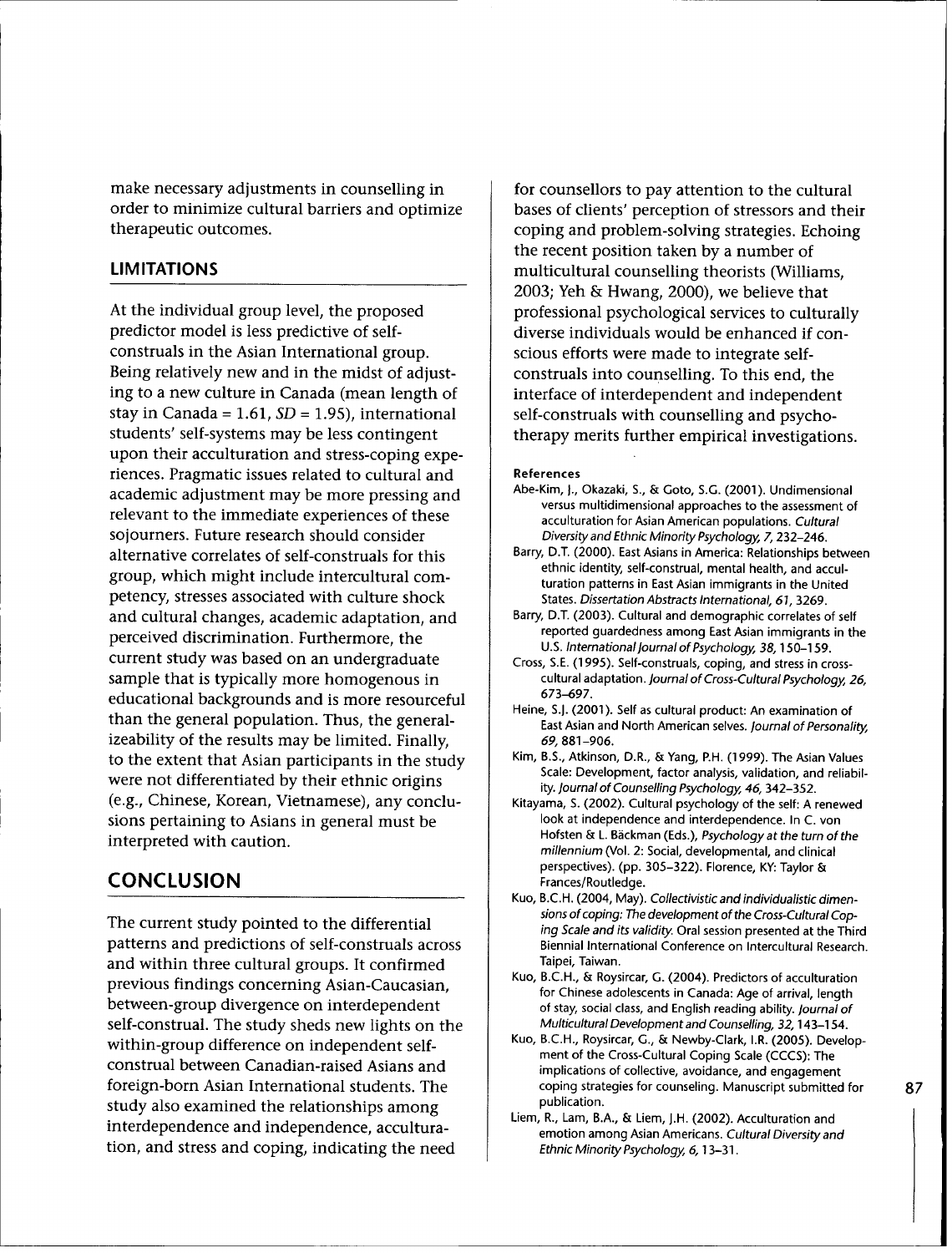- Markus, H.R., & Kitayama, S. (1991). Culture and the self: Implications for cognition, emotion, and motivation. *Psychological* Review, *98,* 224-253.
- Rosenthal, D.A., & Feldman, S.S. (1990). The acculturation of Chinese immigrants: Perceived effects on family functioning of length of residence in two cultural contexts. *Journal* of Genetic *Psychology, 151,* 131-151.
- Singelis, T.M. (1994). The measurement of independent and interdependent self-construals. *Personality* and *Social Psychology Bulletin,* 20,580-591.
- Singelis, T.M., Bond, M.H., Sharkey, W.F., & Lai, C.S.Y. (1999). Unpacking culture's influence on self-esteem and embarrassability: The role of self-construals. *Journal of Cross-Cultural Psychology,* 30, 315-341.
- Singelis, T.M., & Sharkey, W.F. (1995). Culture, self, and embarrassability. *Journal of Cross-Cultural Psychology, 26,* 622-644.
- Sue, W.S., & Sue, D. (2003). *Counseling the culturally diverse: Theory and practice* (4th ed.). NY: John Wiley & Sons.
- Tata, **S.P.,** & Leong, F.T.L. (1994). Individualism-collectivism, social-network orientation, and acculturation as predictors of attitudes toward seeking professional psychological help among Chinese Americans. *Journal of Counselling Psychology, 41,* 280-287.
- Triandis, H. (2001). Individualism-collectivism and personality. *Journal of Personality,* 69, 907-924.
- Williams, B. (2003). The worldview dimensions of individualism and collectivism: Implications for counselling. *Journal of Counselling and Development, 81,* 3 70-374.
- Yeh, **C.J.** (2002). Taiwanese students' gender, age, interdependent and independent selfconstrual, and collective self-

esteem as predictors of professional psychological helpseeking attitudes. *Cultural Diversity* and *Ethnic Minority Psychology, 8,* 19-29.

- Yeh, C.I., & Arora, A.K. (2003). Multicultural training and interdependent and independent self-construals as predictors of universal-diverse orientation among school counsellors. *Journal of Counselling and Development, 81,* 78-83.
- Yeh, C.J., Chang, T., Arora, A.K., Kim, A.B., & Xin, T. (2003, August). *Reliability, validity, and factor analysis of the Collectivistic Coping* Scale. Poster session presented at the annual meeting of the American Psychological Association Toronto, Canada.
- Yeh, **C.I.,** & Hwang, M.Y. (2000). Interdependence in ethnic identity and self: Implications for theory and practice. *Journal of Counselling and Development,* 78,420-429.
- Yeh, **C.J.,** & Inose, M. (2002). Difficulties and coping strategies of Chinese, Japanese, and Korean immigrant students. *Adolescence, 37,69-82.*
- Yeh, **C.J.,** Inose, M., Kobori, A. & Chang, T. (2001). Self and coping among college students in Japan. *Journal of College Student Development, 4Z* 242-256.
- Yeh, C.J., & Wang, Y.W. (2000). Asian American coping attitudes, sources, and practices: Implications for indigenous counseling strategies. *Journal of College Student Development,* 41, 94-103.
- Zaff, J.F., Blount, R.L., Philips, L., & Cohen, L. (2002). The role of ethnic identity and self-construal in coping among African American and Caucasian American seventh graders: An exploratory analysis of within-group variance. *Adolescence,* 37, 751-753.